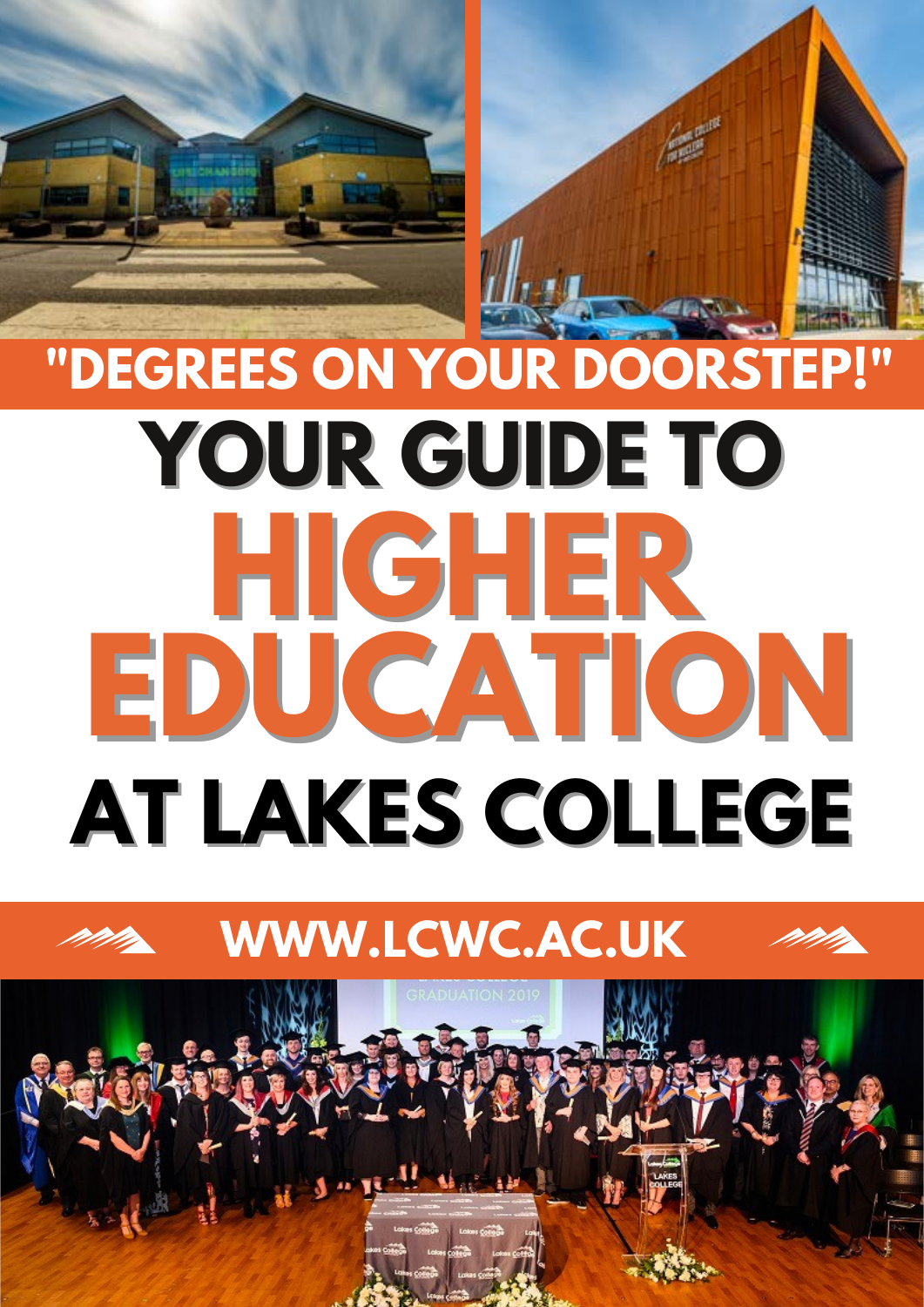### **MEET OUR DEAN OF HIGHER EDUCATION**



"Studying a Higher Education course at Lakes College is the perfect way to boost your skillset and excel in your industry of choice.

"The courses are ideal for people wanting to enter industry through our full time provision or to upskill/cross skill with our part time programmes, and have been designed with employers.

"Our tutors have the professional industry experience necessary to offer excellent guidance and assistance to our learners."

#### **Paul Fairclough,**

Dean of Higher Education



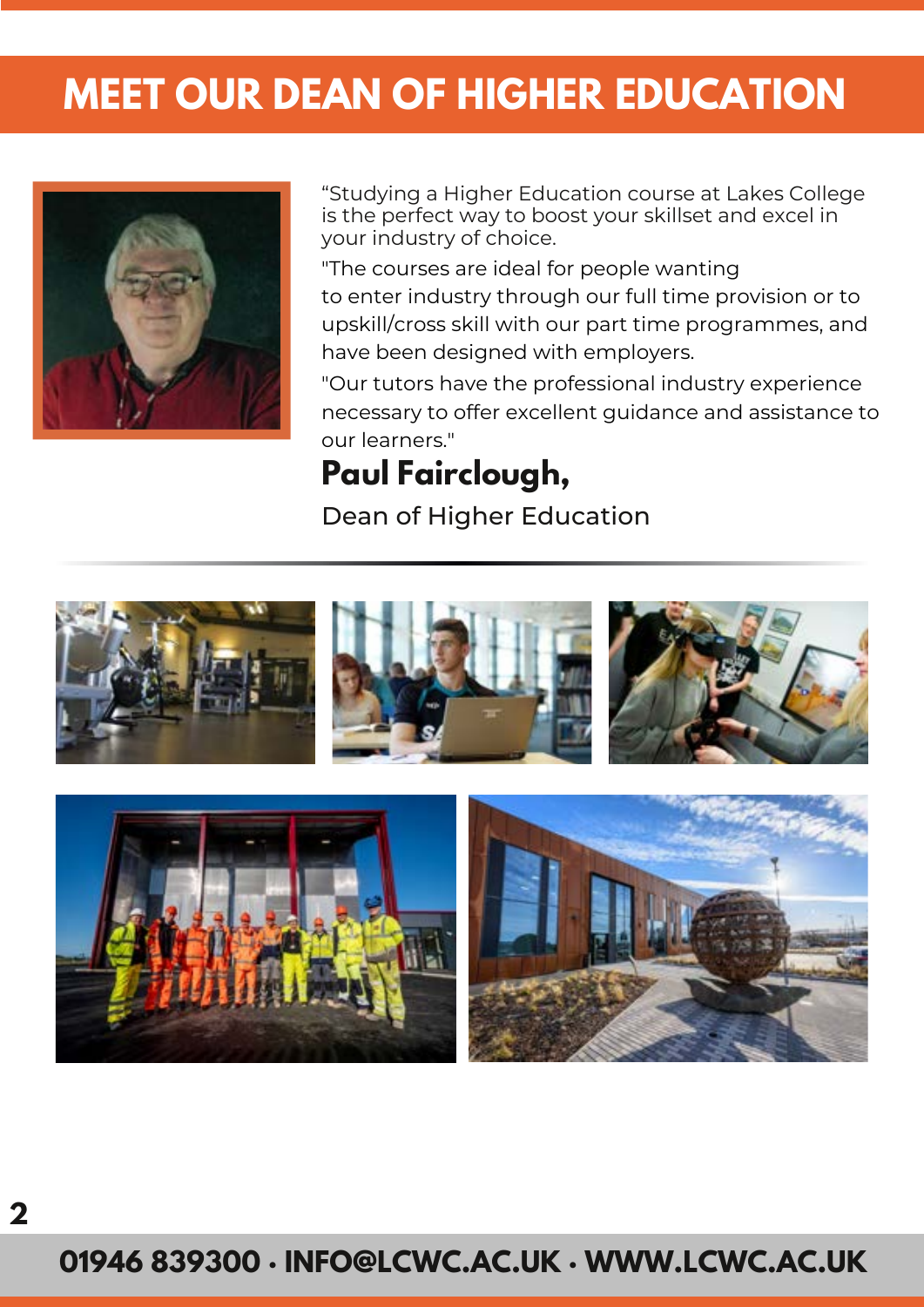## **SUBJECT AREAS WE OFFER**

We currently run our HE courses in 5 exciting subject areas - turn to the following pages to learn more:

**HIGHER ENGINEERING, SCIENCE & NUCLEAR** 



## **SPORT - 5**

**TEACHING - 6**

**BUSINESS - 7**

**ACCESS - 8**



## **FUNDING - 9**



## **NEW FOR AUTUMN 2022 ONLINE DIGITAL & COMPUTING COURSES**

Contact: info@lcwc.ac.uk or 01946 839300 for more details

#### **HALLWOOD ROAD, LILLYHALL, WORKINGTON, CA14 4JN**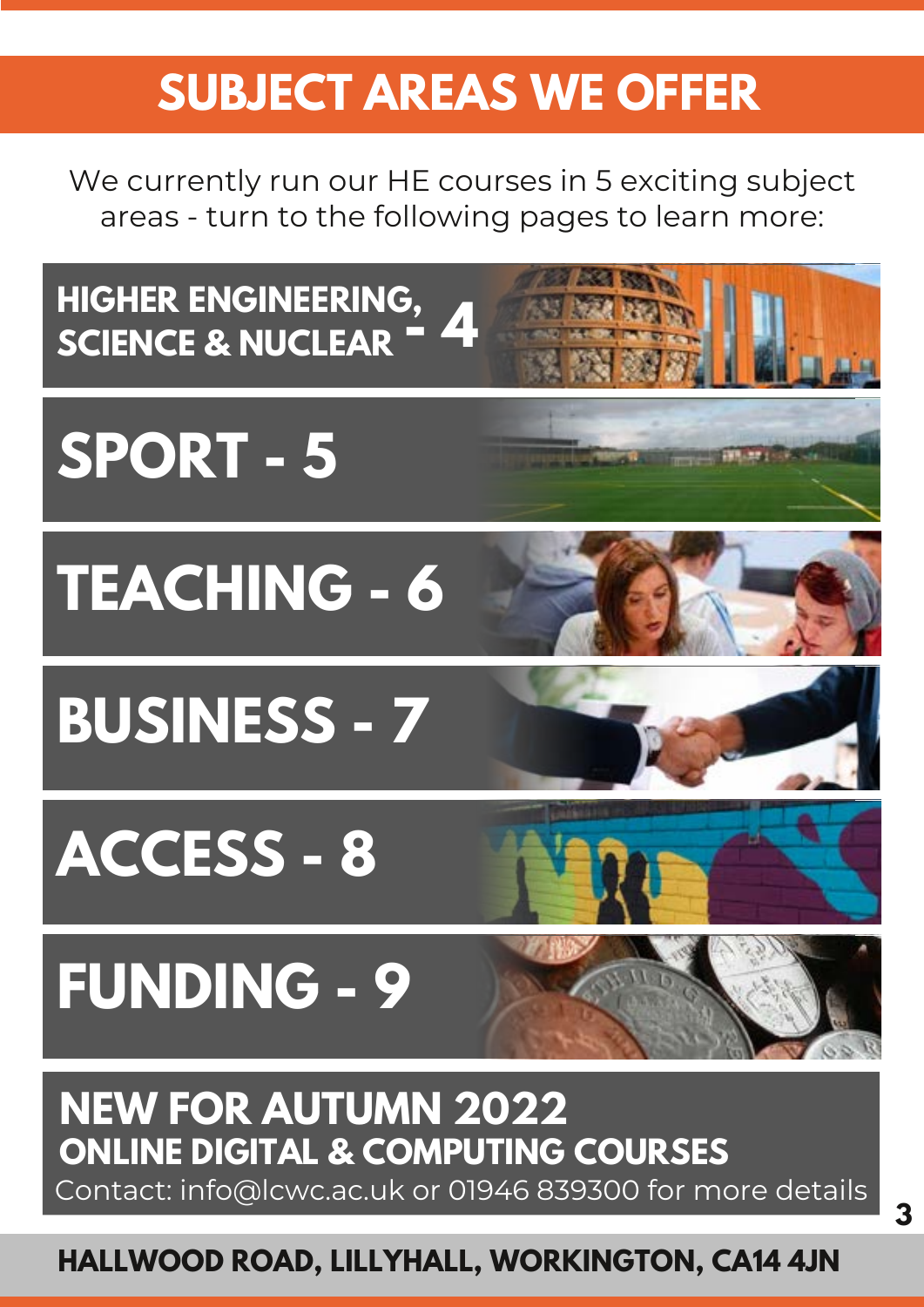

## **HIGHER ENGINEERING, SCIENCE & NUCLEAR**

Our Higher Education Engineering, Science & Nuclear courses are perfect for those who are looking to upskill and become a part of Cumbria's thriving nuclear industry.

With large employers nearby who are always looking for new talent, it's clear to see why our students are so motivated and successful.



"I got lots of help and advice while studying this course - the teaching staff are really supportive and don't want to see you struggle. I love that I can drive to the college from home, and don't think I would have done as well on my degree course without the bridging course!" Kate Morton,

Bsc Hons Decomissioning & Waste Management

## **COURSES INCLUDE:**

• BEng Hons - Civil Engineering & Asset Management

- BEng Hon Electrical Engineering
- BEng Hons Mechanical Engineering
- Bsc Hons Decommissioning & Waste Management
- Foundation Degree in Applied Chemistry
- Foundation Degree in Civil Engineering with Asset Management
- Foundation Degree in Engineering (Electrical Power Systems & Infrastructure)
- Foundation Degree in Science (Decommissioning & Waste Management)
- HNC in Electrical & Electronic Engineering •
- HNC in Mechanical Engineering • HND in Electrical & Electronic Engineering •
- HND in Mechanical Engineering

#### **ALL OF OUR QUALIFICATIONS ARE ACCREDITED BY PROFESSIONAL INSTITUTES:**<br>
Final **Institute of SO e** Specifical Secrets of the specific The Institution of



**4**





NATIONAL COLLEGE

**VALIDATED BY: APPROVED BY:**<br>CUMBRIA

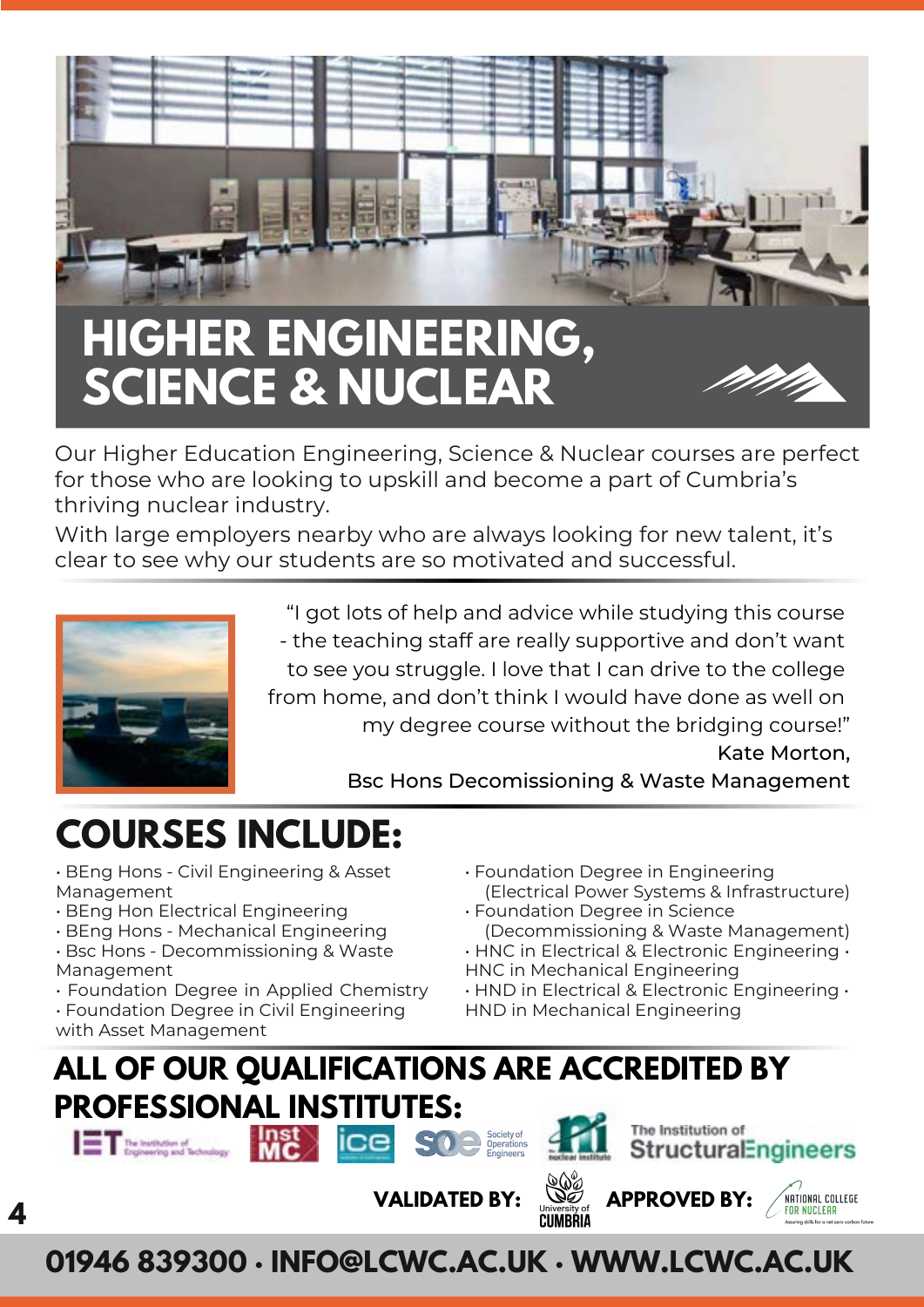

Our Higher Education Sport courses are designed for those who want to explore an ever-growing area through gaining a new understanding or developing current knowledge of the sporting sector.

The modules on our courses have been chosen to reflect employment opportunities in the area such as physiotherapy, sports coaching and personal training.

They offer a wide knowledge base across both sport science and sport studies.

## **SPORT COURSES INCLUDE:**

• HNC in Sport

We are excited to offer a Guaranteed Progression Agreement

alongside University of Cumbria, meaning that students who complete our HND in Sport with a Pass grade or higher automatically receive a place on the university's BA (Hons) Sport, Coaching and Physical Education [top up] course!



### **READY TO APPLY?**

The easiest way to apply for any of the courses advertised in this booklet is to visit our website: www.lcwc.ac.uk Alternatively you can give us a call on 01946 839300, or send an email to info@lcwc.ac.uk.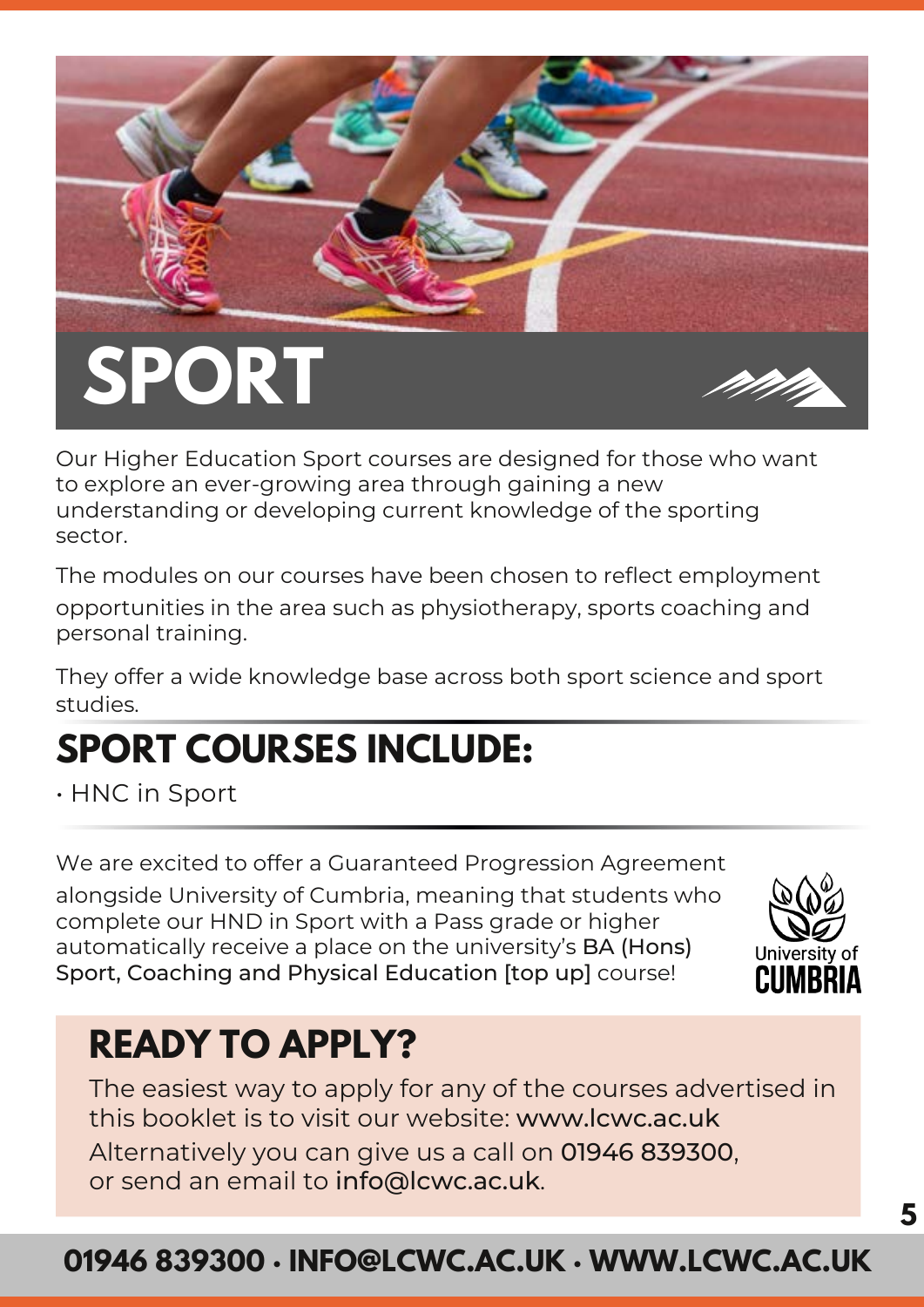# **TEACHING**



University of **Central Lancashire** 

Our teaching department is an outstanding sector that gives both graduates and subject specialists the pathway in to a career in teaching.

Our Certificate in Education gives those with professional experience the qualification to teach. So if you are a qualified plumber, hairdresser or welder then this is the stepping stone to a teaching career.

The post graduate certificate is a teaching qualification for those have already studied a degree and are looking for a job in a secondary school or college. Our teaching qualifications are awarded by UCLan.



"Studying a course at Lakes College was really worthwhile, and I believe it's strengthened and enhanced my practise. The support received throughout my time at the college was brilliant, and learning to work in a classroom environment was beneficial to my skillset."

#### **Lynsey Taylor, PGCE student**

## **TEACHING COURSES INCLUDE:**

- Certificate in Education
- Certificate in Education & Training, Preparatory
- Certificate in Teaching Learning & Assessment, Intermediate
- Post Graduate Certificate of Education (PGCE)

We also offer a Foundation Degree in Working with Children and Families (in collaboration with University of Cumbria)



#### **01946 839300 · INFO@LCWC.AC.UK · WWW.LCWC.AC.UK**

**6**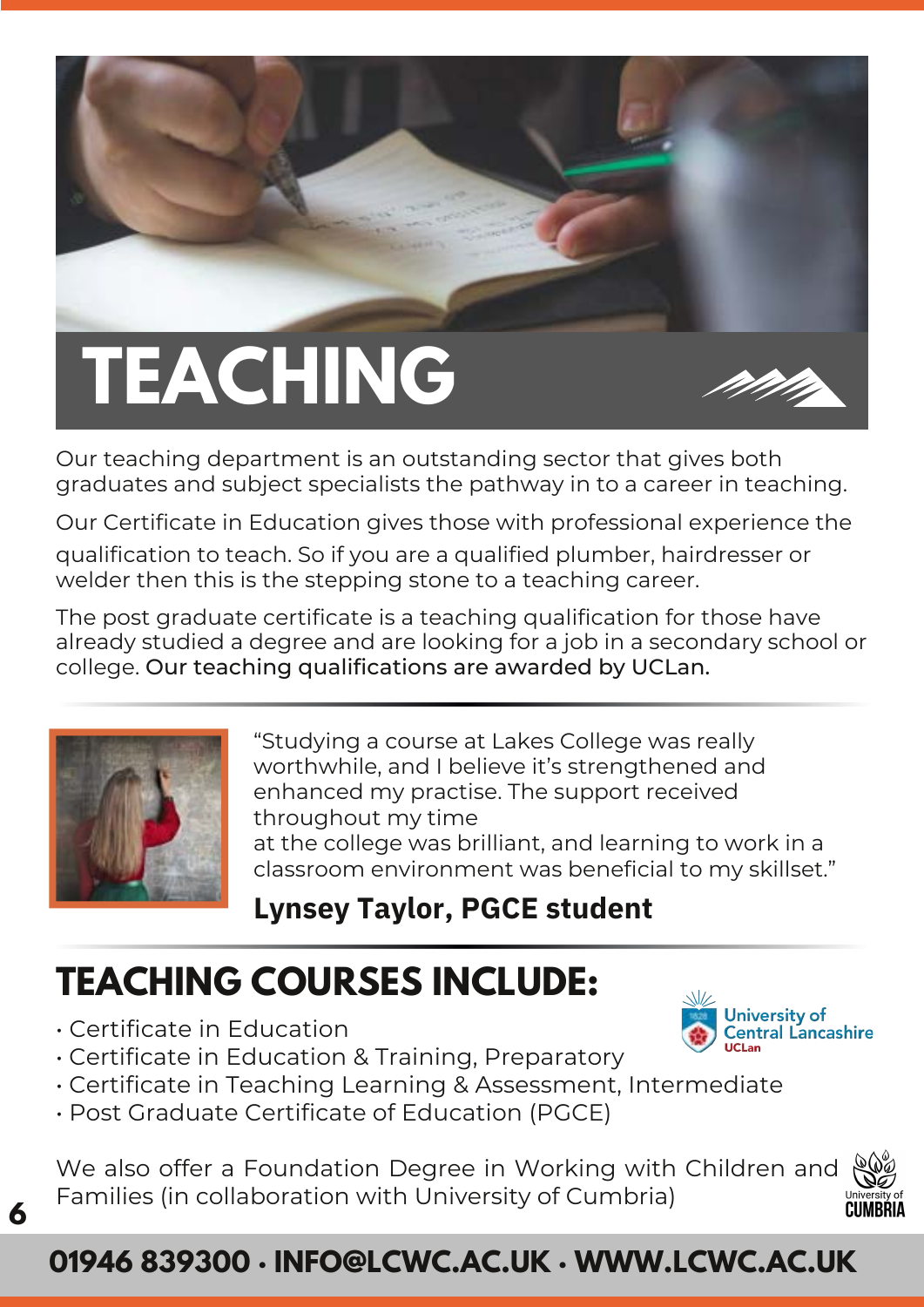

## **BUSINESS**



aat

**CIPD** 

ilm

**7**

If you're looking to work your way up the corporate ladder, become an entrepreneur at the head of your own enterprise, or you're looking for a career in HR, finance, marketing or IT, our Higher Education Business offer may be the perfect fit for you.

West Cumbria is still seeing growth across this sector, with many new businesses opening and increased opportunity for a variety of roles. With a range of specialisms to branch out into, your evolution knows no limit.

By studying one of our courses, you will be equipped with a broad knowledge and understanding of business and management, as well as the analytical, technical and interpersonal skills required to understand, analyse and address the problems that businesses of today encounter.

## **AVAILABLE BUSINESS COURSES:**

**AAT** • Level 4 - Professional Diploma in Accounting CIPD • Level 5 - Associate Diploma in People Management ILM • Level 5 - Certificate in Leadership and Management

### **WANT TO LEARN MORE?**

Visit our website, send us an email or give us a call!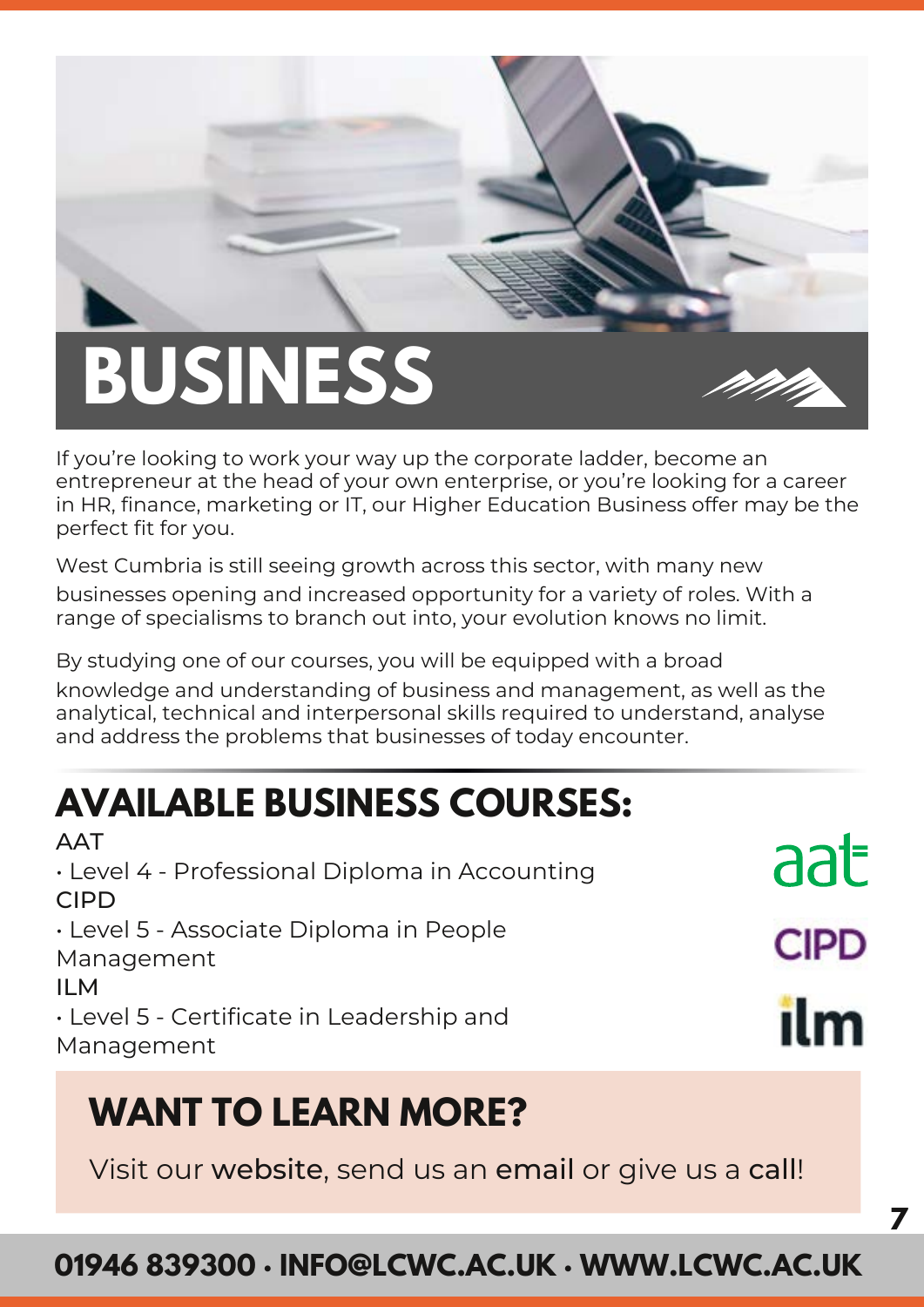

## **ACCESS TO HE & BRIDGING COURSES**

The Access to Higher Education Diploma is a qualification which prepares students for study at degree level.

The Bridging Course is a short and thin qualification designed for adult entry into Higher Engineering, Science, & Nuclear degree level courses.

If you're over 19 and would like to go to university but left school without the qualifications you need, then one of these Higher Education courses could be the answer.

With small class sizes and excellent one to one support, the course is ideal for those who want to further themselves and their career. As there is no upper-age limit, this course attracts a diverse range of students who find the course challenging, intellectually stimulating and rewarding.

### **COURSES INCLUDE:**

- Access to HE in Health and Social care
- Access to HE in Policing and Criminal Justice
- Level 3 Engineering Bridging Course (Day Release)
- Level 5 Honours Engineering Bridging Course

#### **READY TO APPLY?**

Visit our website, send us an email or give us a call!

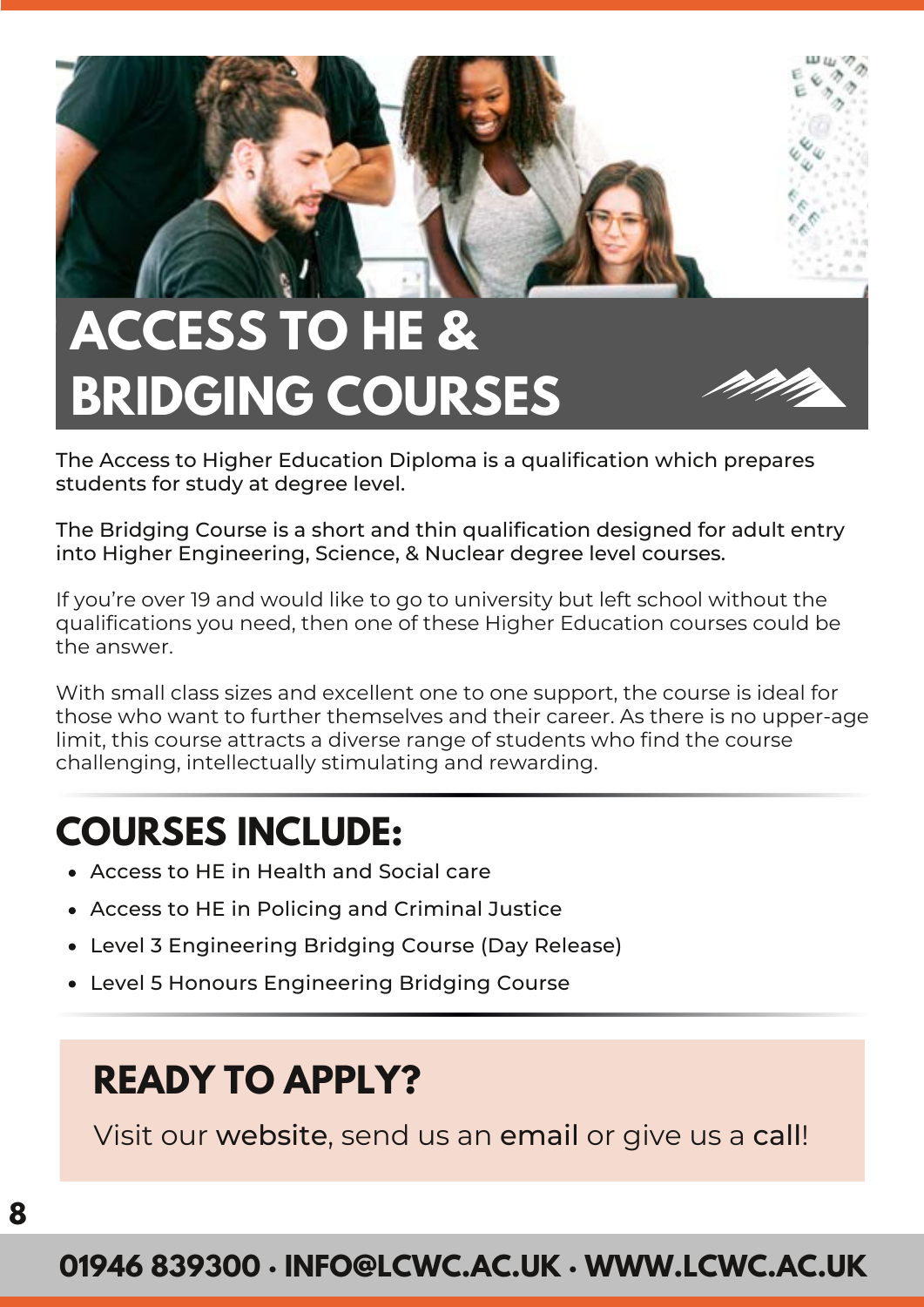

There are a number of funding options available to our Higher Education students, dependent on their financial income and situation.

#### **Tuition Fee Loan**

English or EU full-time or part-time students can apply online to Student Finance England for a tuition fee loan. This is paid directly to the College on your behalf.

#### **Maintenance loans and grants (full-time students only)**

Tuition fee loans pay for your course. Maintenance loans and grants help with living costs (e.g. accommodation, books and bills). Tuition fee and maintenance loans are repayable but maintenance grants are not. Your repayments are linked to your income. You only make repayments when your income is over £27,295 a year. If your income drops below this amount repayments stop.

Each month you pay back 9% of any income over £27,295.

#### **The Apprenticeship Levy**

Many of our Higher Education courses are also available as apprenticeships, which can be funded by your employer through the Apprenticeship Levy.

To explore the various financial support options in detail, please visit our website: www.lcwc.ac.uk/support/financial

**(If you require a physical copy of this information, please contact the college using the details below and we will be happy to arrange this)**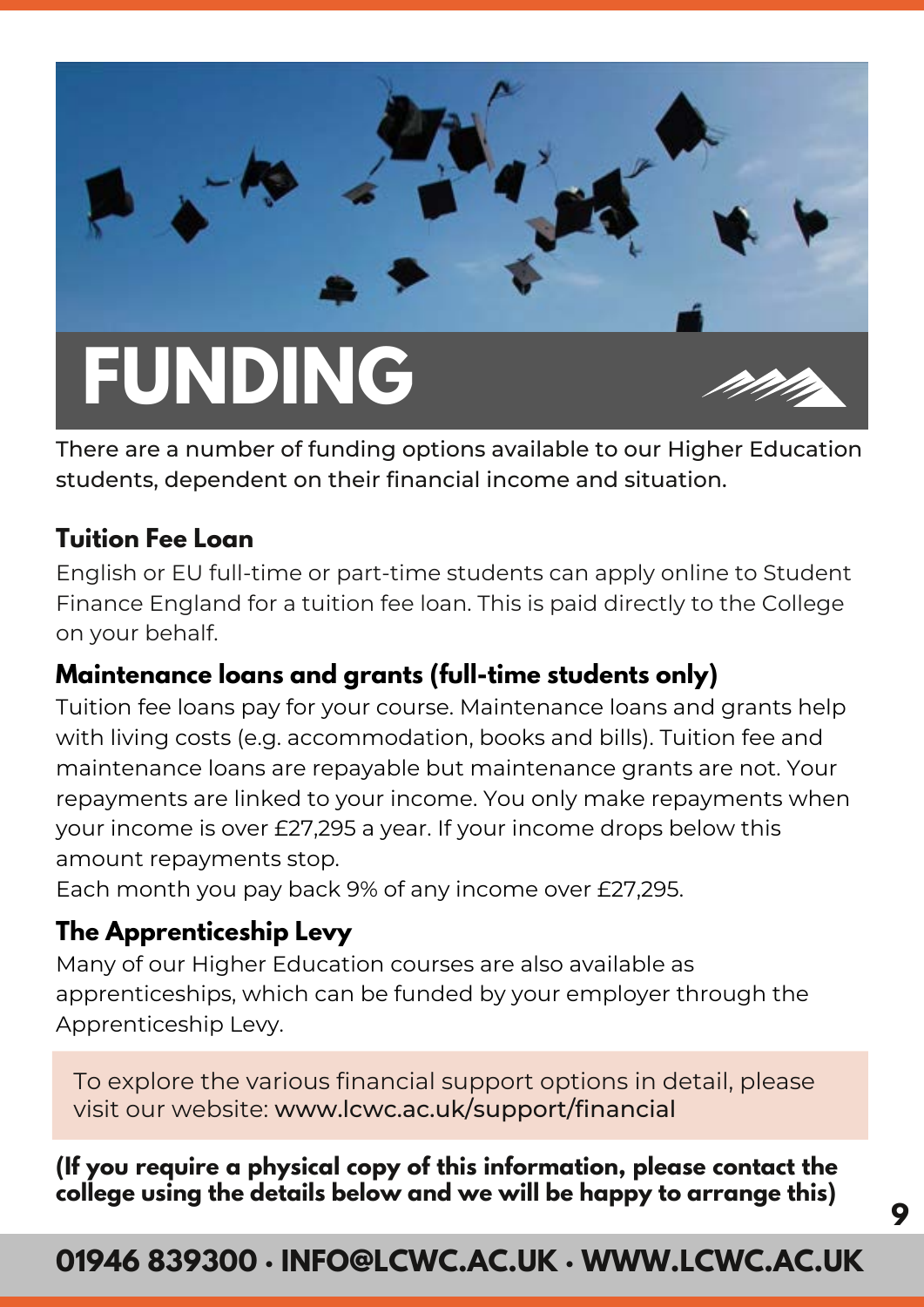## **HIGHER EDUCATION**





Taught by industry experts



A wide range of delivery methods to fit around your life



Complete a full honours degree in the heart of Cumbria



Study a degree level qualification that has been designed to prepare you for employment and progression

## **READY TO APPLY?**

Visit our website, send us an email or give us a call!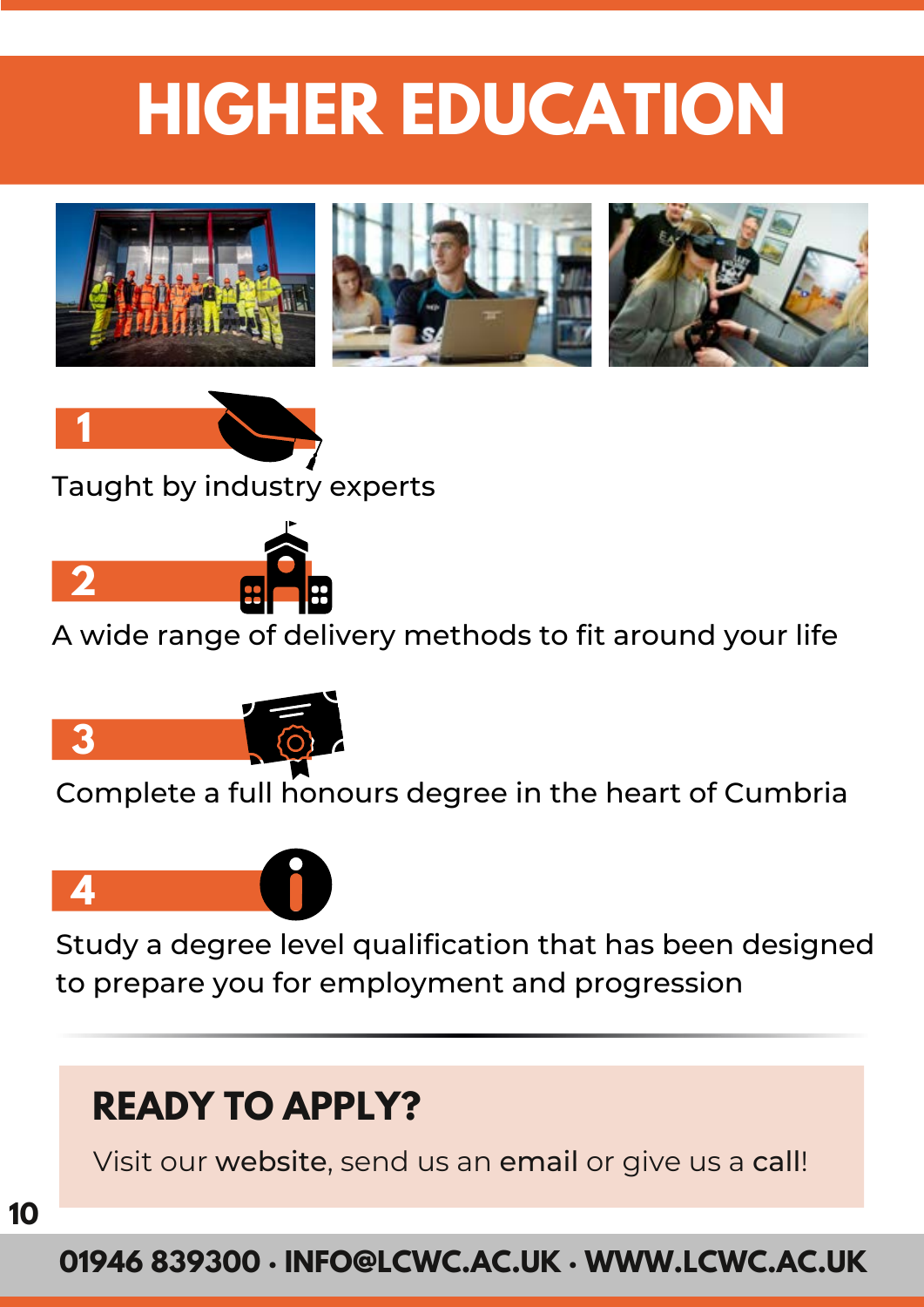## **'THE LAKES COLLEGE WAY'**



We work with over 700 employers



Study within a dedicated higher education environment with high tech resources



Study a qualification that has been recognised by national and professional institutes



**8**

**5** Courses that have been designed by industry for industry

"Lakes College and the National College for Nuclear offer fantastic courses, they've got a great support network and I definitely would not have the career that I have today without them."

> **Martyne Simpson, Foundation Degree in Nuclear Engineering then Higher Apprenticeship and BSc (Hons) Degree Decommissioning & Waste Management**